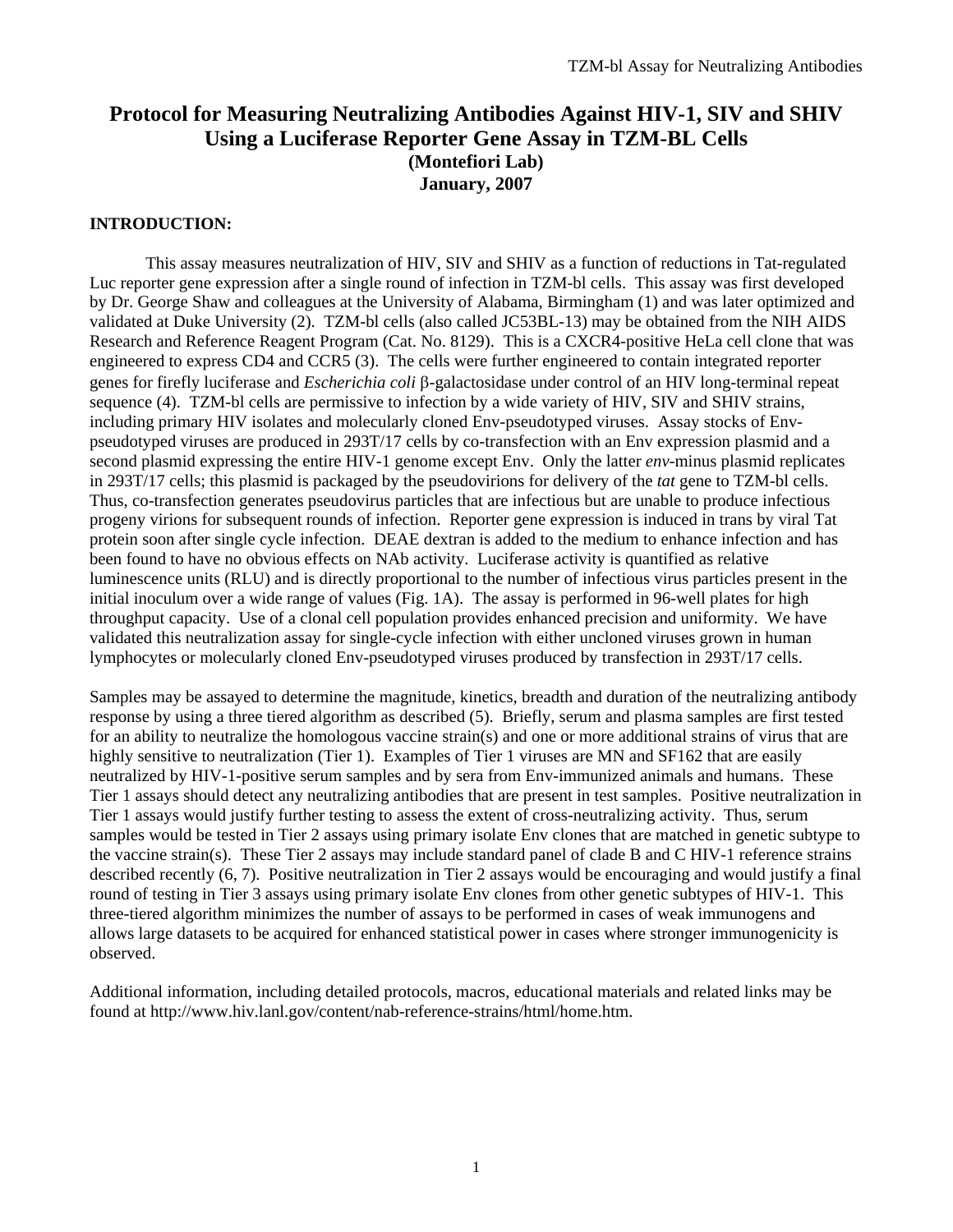References:

1. Wei, X., Decker, J. M., Wang, S., Hui, H., Kappes, J. C., Wu, X., Salazar-Gonzalez, J. F., Salazar, M. G., Kilby, J. M., Saag, M. S., Komarova, N. L., Nowak, M. A., Hahn, B. H., Kwong, P. D. and Shaw, G. M. (2003) Antibody neutralization and escape. *Nature* **422,** 307-312.

2. Montefiori, D.C. (2004) Evaluating neutralizing antibodies against HIV, SIV and SHIV in luciferase reporter gene assays. Current Protocols in Immunology, (Coligan, J.E., A.M. Kruisbeek, D.H. Margulies, E.M. Shevach, W. Strober, and R. Coico, eds.), John Wiley & Sons, 12.11.1-12.11.15.

3. Platt, E. J., Wehrly, K., Kuhmann, S. E., Chesebro, B. and Kabat, D. (1998) Effects of CCR5 and CD4 cell surface concentrations on infection by macrophage tropic isolates of human immunodeficiency virus type 1. *J. Virol*. **72,** 2855-2864.

4. Wei, X., Decker, J. M., Liu, H., Zhang, Z., Arani, R. B., Kilby, J. M., Saag, M. S., Wu, X., Shaw, G. M. and Kappes, J.C. (2002) Emergence of resistant human immunodeficiency virus type 1 in patients receiving fusion inhibitor (T-20) monotherapy. *Antimicrob. Agents Chemother*. **46,** 1896-1905.

5. Mascola, J. R., D'Souza, P., Gilbert, P., Hahn, B., Haigwood, N. L., Morris, L., Petropoulos, J. C., Polonis, V. R., Sarzotti-Kelsoe, M. and Montefiori, D. C. (2005) Recommendations for the design and use of standard virus panels to assess the neutralizing antibody response elicited by candidate human immunodeficiency virus type 1 vaccines. *J. Virol.* **79,** 10103-10107.

6. Li, M., Gao, F., Mascola, J. R., Stamatatos, L., Polonis, V. R., Koutsoukos, M., Voss, G., Goepfert, P., Gilbert, P., Greene, K. M., Bilska, M., Kothe, D. L., Salazar-Gonzalez, J. F., Wei, X., Decker, J. M., Hahn, B. H. and Montefiori, D. C. (2005) Human immunodeficiency virus type 1 env clones from acute and early subtype B infections for standardized assessments of vaccine-elicited neutralizing antibodies. *J. Virol.* **79,** 10108-10125.

7. Li, M., Salazar-Gonzalez, J. F., Derdeyn, C. A., Morris, L., Williamson, C., Robinson, J. E., Decker, J. M., Li, Y., Salazar, M. G., Polonis, V. R., Mlisana, K., Karim, S. A., Hong, K., Greene, K. M., Bilska, M., Zhou, J. T., Allen, S., Chomba, E., Mulenga, J., Vwalika, C., Gao, F., Zhang, M., Korber, B. T. M., Hunter, E., Hahn, B. H. and Montefiori, D. C. (2006) Genetic and neutralization properties of subtype C human immunodeficiency virus type 1 molecular *env* clones from acute and early heterosexually acquired infections in southern Africa.. *J. Virol*., 80:11776-11790.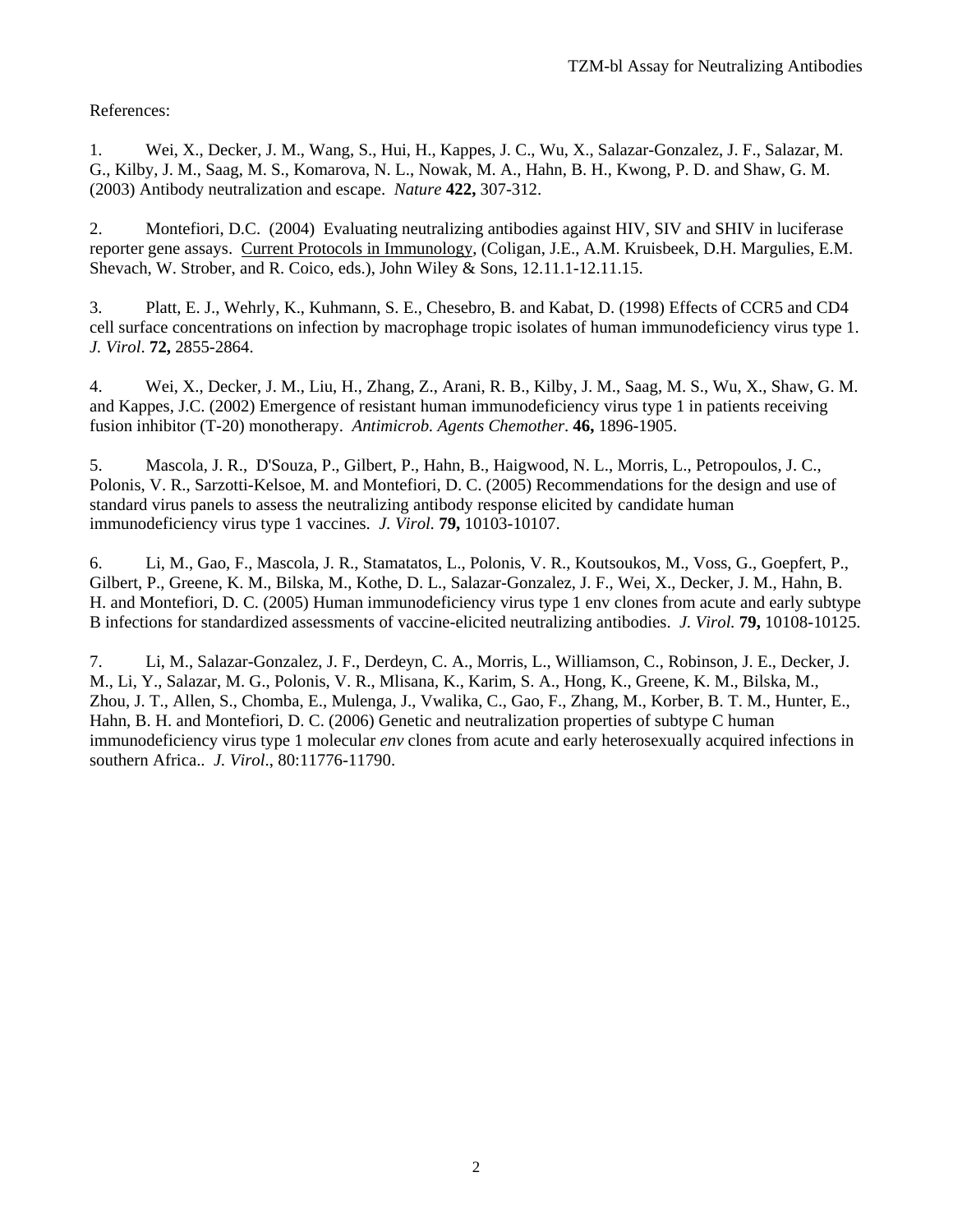## **HEAT-INACTIVATION OF SAMPLES**

Clinical specimens may be serum or plasma, although **serum is preferred**. Anticoagulants in plasma are problematic in the assay, especially when heparin is used (some forms of heparin have potent and strainspecific antiviral activity). All anticoagulants (heparin, EDTA, ACD) are toxic to cells at plasma dilutions lower than 1:60. Samples should be heat-inactivated at 56<sup>o</sup>C for 1 hour prior to assay. It is important to destroy complement activity by heat-inactivation. Complement in the serum of humans and nonhuman primates may enhance virus infection and mask neutralizing activity in cells that express complement receptors. In this regard, the expression of complement receptors on TZM-bl cells has not been thoroughly investigated. In other cases, complement activation may lead to lysis and inactivation of the virus. This latter phenomenon is a major concern for serum and plasma from small animals such as mice, guinea pigs and rabbits.

Samples should be mixed thoroughly by gentle agitation after thawing. Multiple freeze-thaw cycles should be avoided. Centrifuge the samples briefly after mixing to assure that no sample remains adhered to the inside cap or sides of the tube. Place tubes in a pre-calibrated  $56^{\circ}$ C water bath, allowing the water level to reach the top of the sample volume but not touching the rim of the cap of the tube (for sterility purposes). Incubate for 1 hour. Remove and gently mix the sample to collect condensation that accumulated on the sides and top of the tube. Centrifuge briefly to pellet any insoluble materials. Store at  $4^{\circ}$ C in cases where assays are to be performed within 2 weeks. Store at -80°C in cases where assays will be delayed for  $>2$  weeks.

## **CELL CULTURE**

 TZM-bl is an adherent cell line that we maintain in T-75 culture flasks. Complete growth medium (GM) consists of D-MEM supplemented with 10% fetal bovine serum (FBS, heat-inactivated), 25 mM HEPES and 50 μg/ml gentamicin. Cell monolayers are disrupted and removed by treatment with trypsin/EDTA:

#### Trypsin-EDTA Treatment for Disruption of TZM-bl Cell Monolayers:

TZM-bl is an adherent cell line that is maintained in T-75 culture flasks. Cell monolayers are disrupted and removed by treatment with trypsin/EDTA at confluency when splitting cells for routine maintenance and when preparing cells for assay*.* 

1. Decant the culture medium and remove residual serum by rinsing monolayers with 6 ml of sterile PBS.

2. Slowly add 2.5 ml of a 0.25% Trypsin-EDTA solution to cover the cell monolayer. Incubate at room temp for 30-45 seconds. Decant the trypsin solution and incubate at  $37^{\circ}$ C for 4 minutes. Do not agitate the cells by hitting or shaking the flask while waiting for the cells to detach.

3. Add 10 ml of GM and suspend the cells by gentle pipet action. Count cells.

4. Seed new T-75 culture flasks with approximately  $10^6$  cells in 15 ml of GM. Cultures are incubated at  $37^{\circ}$ C in a 5% CO<sub>2</sub>/95% air environment. Cells should be split approximately every 3 days.

#### **VIRUS STOCKS**

 Stocks of uncloned viruses may be produced in either PBMC or T cell lines. Pseudoviruses may be produced by transfection in an appropriate cell type, such as 293T/17 cells. All virus stocks should be made cell free by low speed centrifugation and filtration  $(0.45$ -micron) and stored at -80 $^{\circ}$ C in GM containing 20% FBS.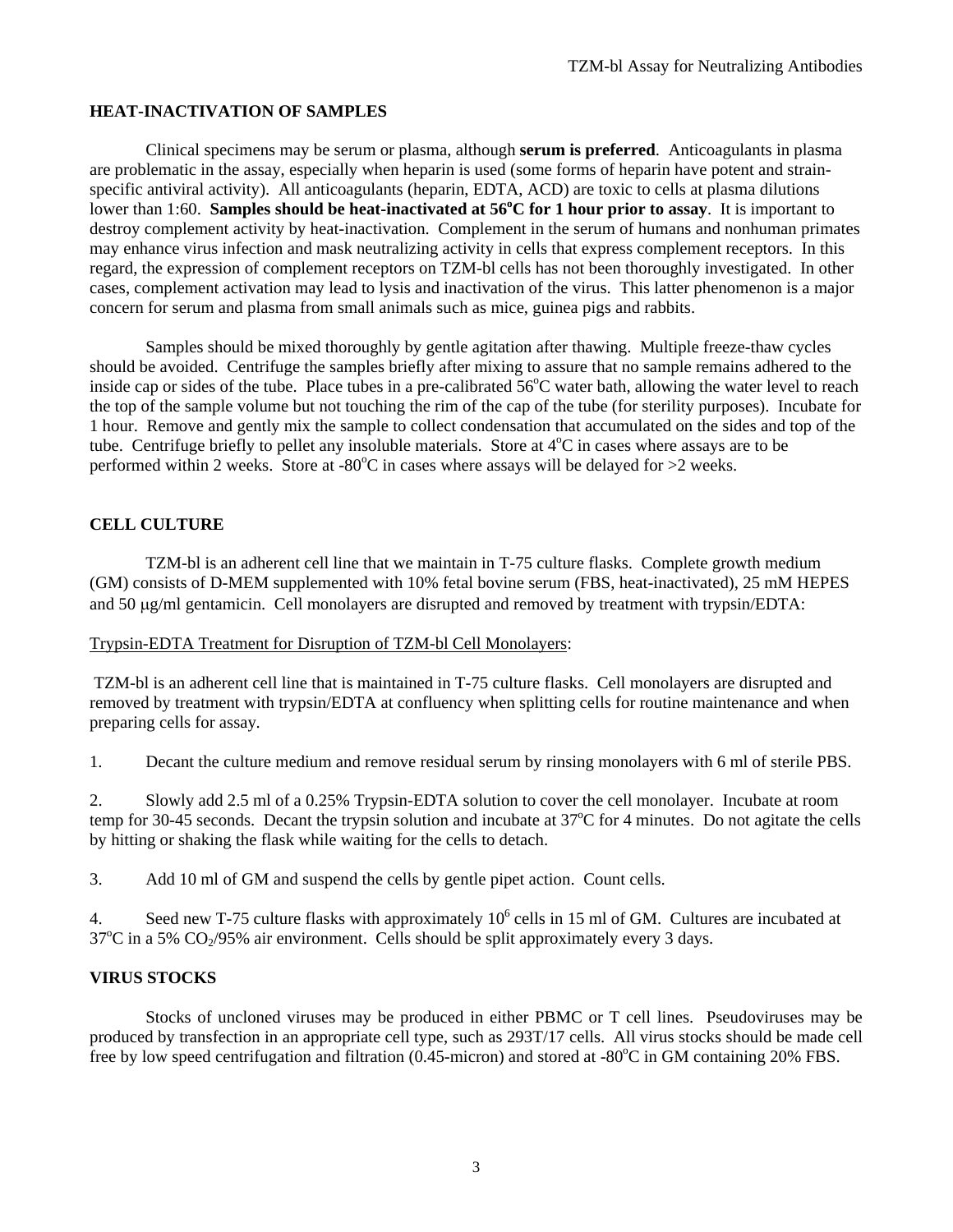#### **TCID50 DETERMINATION**

 It is necessary to determine the TCID50 of each virus stock in a single-cycle infection assay (2-day incubation) in TZM-bl cells prior to performing neutralization assays. We use a cut-off value of 2.5-times background RLU when quantifying positive infection in TCID50 assays.

 We have observed that too much virus in the neutralization assay can result in strong virus-induced cytopathic effects that interfere with accurate measurements. Most virus stocks must be diluted at least 10-fold to avoid cell-killing. A standard inoculum of 200 TCID50 was chosen for the neutralization assay to minimize virus-induced cytopathic effects while maintaining an ability to measure a 2-log reduction in virus infectivity. It should be noted that different strains vary significantly in their cytopathicity. It may be necessary to use a lower TCID50 in the neutralization assay for highly cytopathic strains of virus. As shown in Fig. 1B, greater sensitivity is achieved in the neutralization assay at lower input TCID50 doses but overall this difference is less than 3-fold between 50 and 1,000 input TCID50 in most cases. Virus-induced cytopathic effects may be monitored by visual inspection of syncytium formation under light microscopy. Cytopathic effects may also be observed as reductions in luminescence at high virus doses in the TCID50 assay (Fig. 1A).

#### **NEUTRALIZING ANTIBODY ASSAY PROTOCOL**

*NOTE 1:* All incubations are performed in a humidified 37<sup>o</sup>C, 5% CO<sub>2</sub> incubator unless otherwise specified.

1. Using the format of a 96-well flat-bottom culture plate as illustrated Template A (Fig. 2), place 150 μl of GM in all wells of column 1 (cell control). Place 100 μl in all wells of columns 2-12 (column 2 will be the virus control). Place an additional 40 μl in all wells of columns 3-12, row H (to receive test samples).

2. Add 11 μl of test sample to each well in columns  $3 \& 4$ , row H. Add 11 μl of a second test sample to each well in columns 5 & 6, row H. Add 11  $\mu$ l of a third test sample to each well in columns 7 & 8, row H. Add 11 μl of a fourth test sample to each well in columns  $9 & 10$ , row H. Add 11 μl of a fifth test sample to each well in columns 11 & 12, row H. Mix the samples in row H and transfer 50  $\mu$ l to row G. Repeat the transfer and dilution of samples through row A (these are serial 3-fold dilutions). After final transfer and mixing is complete, discard 50 μl from the wells in columns 3-12, row A into a waste container of disinfectant.

 *This format is designed to measure neutralizing antibody titers in the range of 1:20 to 1:43,740. Appropriate adjustments may be made to test a different range of dilutions (see "Standard Dilution Charts"). This format is designed to assay 5 samples in duplicate wells at each serum dilution per plate. Adjustments may be made to test a larger number of samples per plate. For example, 10 samples may be assayed at 4 dilutions in duplicate per plate by simply dividing the plate in half (Fig. 2, Template B). Alternatively, samples may be screened at a single dilution (Fig. 2, Template C). This latter option is advantageous when neutralizing activity is to be determined against a large number of strains. Due to possible nonspecific activity at low sample dilutions, it is recommended that corresponding pre-immune samples be included when performing screening assays.* 

 *A positive control with a known neutralization titer against the target virus should be included on at least one plate in series each time assays are performed. Also, at least one negative control sample is strongly advised. Ideally, negative controls consist of corresponding pre-immune or pre-infection samples from either test animals or study subjects. In the case of clinical vaccine trials, a sufficient number of post-inoculation samples from placebo recipients may serve to provide adequate information on negative control values.* 

3. Thaw the required number of vials of virus by placing in an ambient temperature water bath. When completely thawed, dilute the virus in GM to achieve a concentration of  $4,000$  TCID<sub>50</sub>/ml.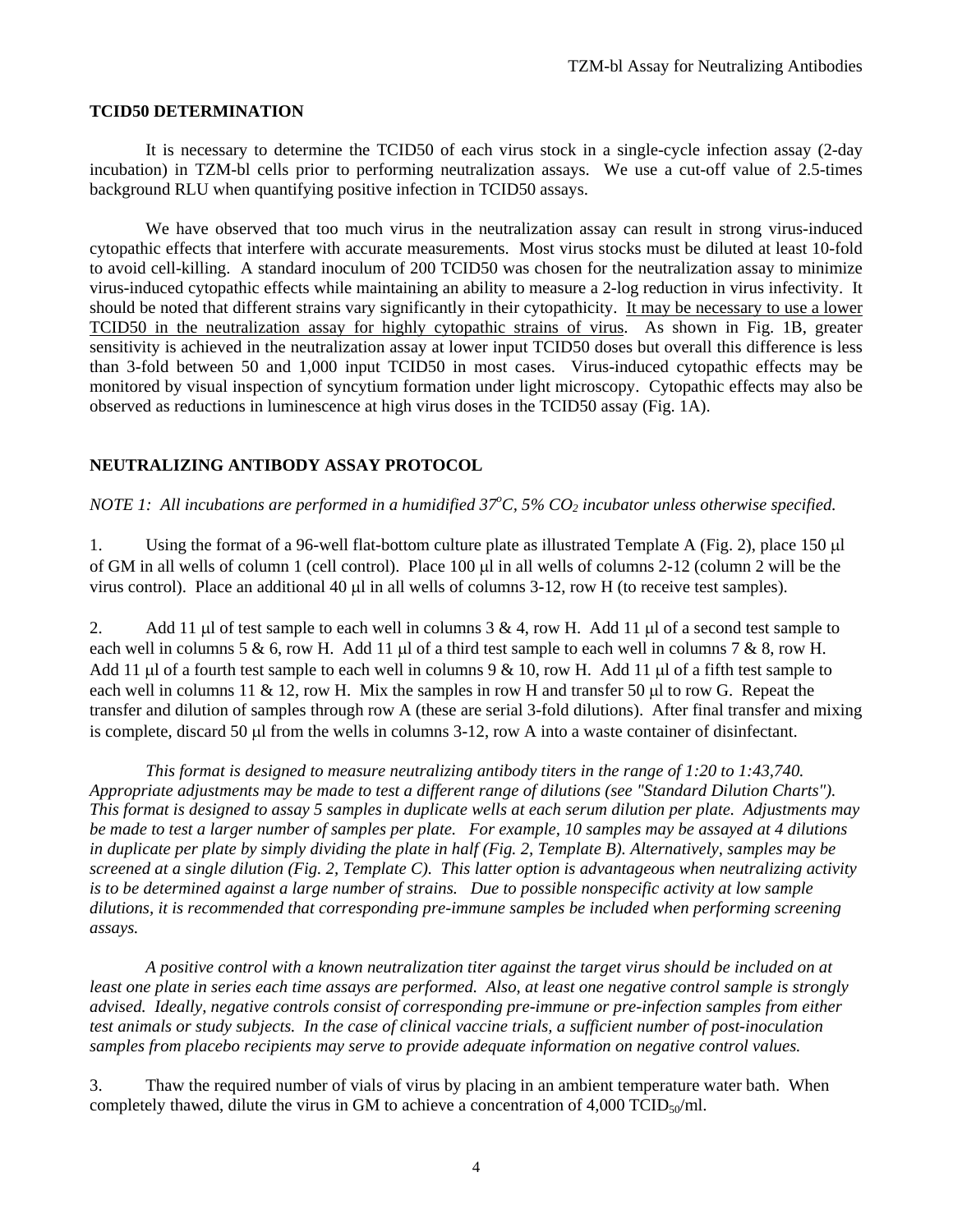*Cell-free stocks of virus should be prepared in advance and cryopreserved in working aliquots of approximately 1 ml.* 

4. Dispense 50 µl of cell-free virus (200 TCID<sub>50</sub>) to all wells in columns 2-12, rows A through H.

5. Cover plates and incubate for 1 hour.

6. Prepare a suspension of TZM-bl cells (trypsinize aproximately 10-15 minutes prior to use) at a density of 1 x  $10^5$  cells/ml in GM containing DEAE dextran (37.5  $\mu$ g/ml). Dispense 100  $\mu$ l of cell suspension (10,000 cells per well) to each well in columns 1-12, rows A though H. The final concentration of DEAE dextran is 15 μg/ml.

*NOTE 2: The concentrations of DEAE dextran shown above are approximations. The actual optimal concentration should be determined for each new batch of dextran by performing a titration assay: The dextran should be serially diluted in a 96-well plate containing GM, virus and TZM-bl cells added, and incubated for 48 hours. Following the incubation, luminescence should be measured and the appropriate concentration selected that yields the highest RLU but has no detrimental effect on the cells as determined by microscopic examination.* 

7. Cover plates and incubate for 48 hours.

*Assays with replication-competent viruses must be incubated for 48 hours only to minimize virus replication.*

8. Remove 150 μl of culture medium from each well, leaving approximately 100 μl. Dispense 100 μl of Britelite Reagent to each well. Incubate at room temperature for 2 minutes to allow complete cell lysis. Mix by pipet action (at least two strokes) and transfer 150 μl to a corresponding 96-well black plate. Read the plate immediately in a luminometer.

9. Percent neutralization is determined by calculating the difference in average RLU between test wells (cells + serum sample + virus) and cell control wells (cells only, column 1), dividing this result by the difference in average RLU between virus control (cell + virus, column 2) and cell control wells (column 1), subtracting from 1 and multiplying by 100. Neutralizing antibody titers are expressed as the reciprocal of the serum dilution required to reduce RLU by 50%.

#### **ANALYZING AND PRINTING RESULTS**

 The "Luminescence" macro calculates the percent neutralization provided by each serum dilution. Our luminometer is interfaced with a dedicated computer in the BSL-3 laboratory and linked electronically, via a network file server, to a data analysis computer in our general office area. The accompanying software program automatically saves the raw data generated by the luminometer onto the network file server, after each plate is read, using a unique file identification number (ID) for each plate. The file ID corresponds to each operator's user folder, the date, and the assay read number. For example, the file ID for the  $1000<sup>th</sup>$  assay plate read on February 15, 2006 by Operator A would be: "A20060215;1000." Analyze and print the data using the Microsoft Excel macro, also located on the network file server. **The data print-out must include: i) experiment number, ii) protocol number, iii) cells used in the assay, iv) length of incubation in days, v) name, lot number and dilution of the virus stock used, vi) ID, visit number and bleed date of each sample and vii) signature of technician who performed the assay**.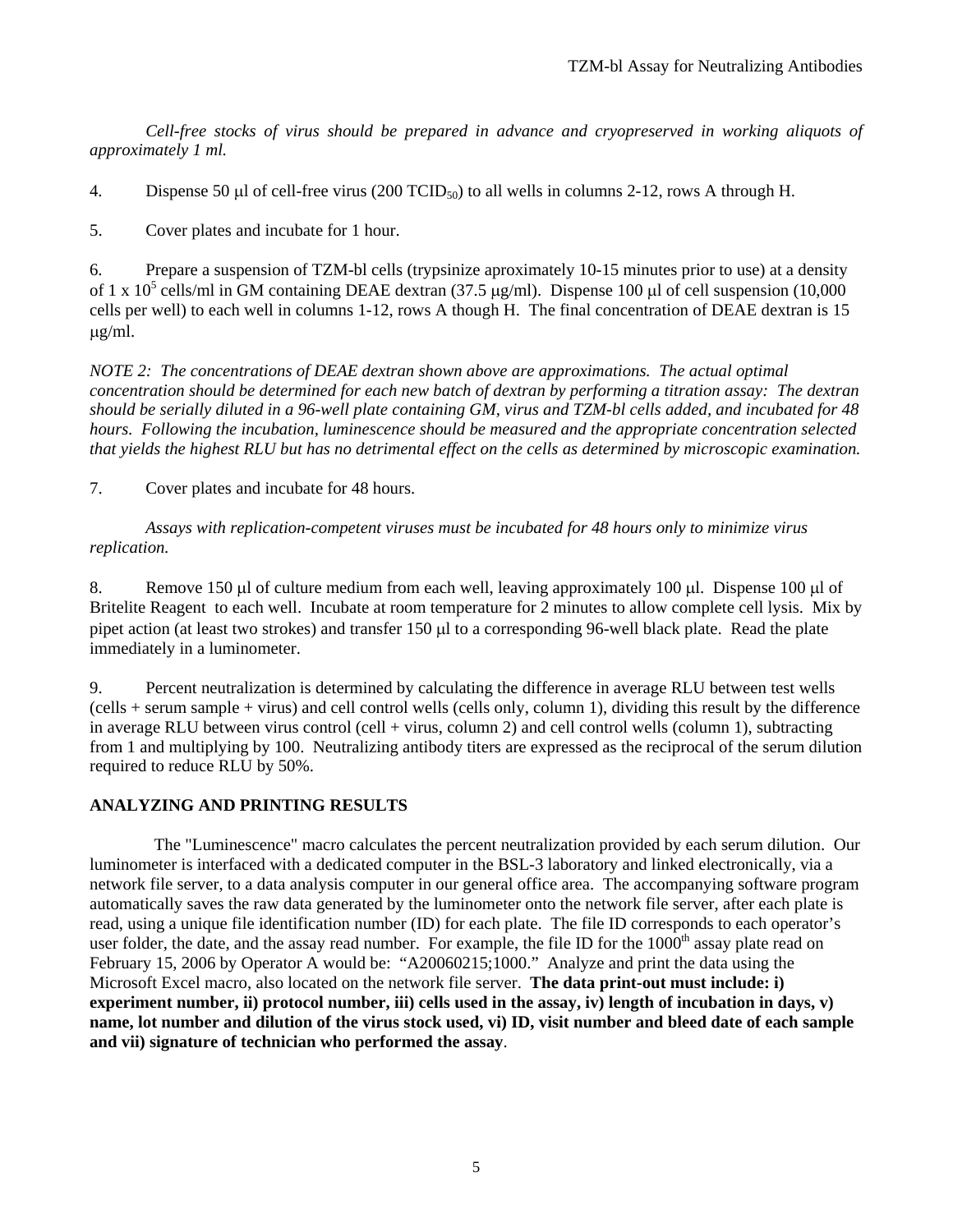## **REAGENT PREPARATION**

#### Britelite Reagent:

Reconstitute one vial of lyophilized Britelite Substrate Solution with 250 ml of Britelite Substrate Buffer Solution. After the substrate is dissolved completely, store in 10.5 ml aliquots at -70°C for up to 1 month. Thaw aliquots in an ambient temperature water bath in the dark immediately before use. Mix gently prior to use and use within 60 minutes of thawing. Excess reagent may be stored at -70°C and used once more.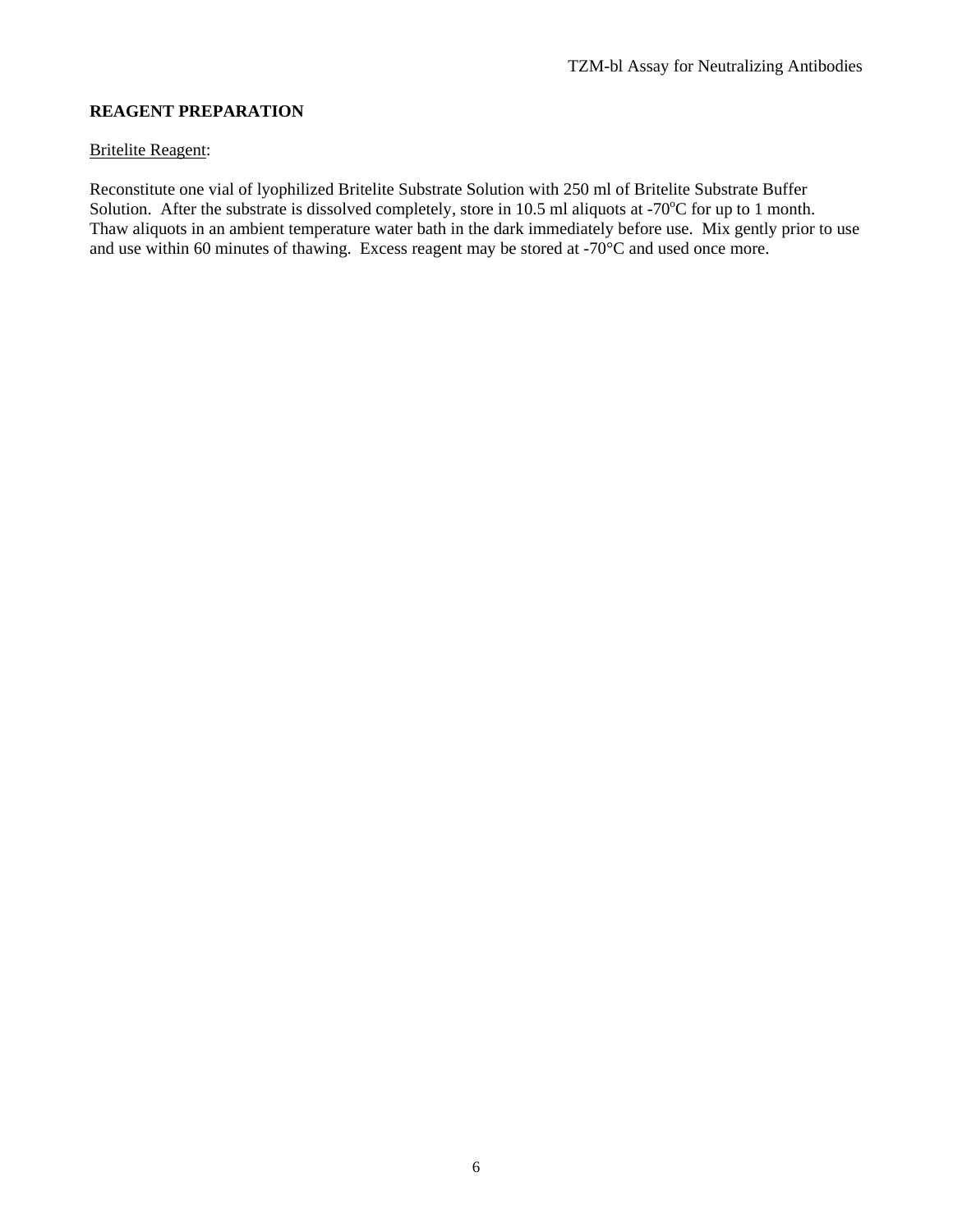

Figure 1. Linearity of infection and neutralization in TZM-bl cells.

**Concentration (**μ**g/ml)**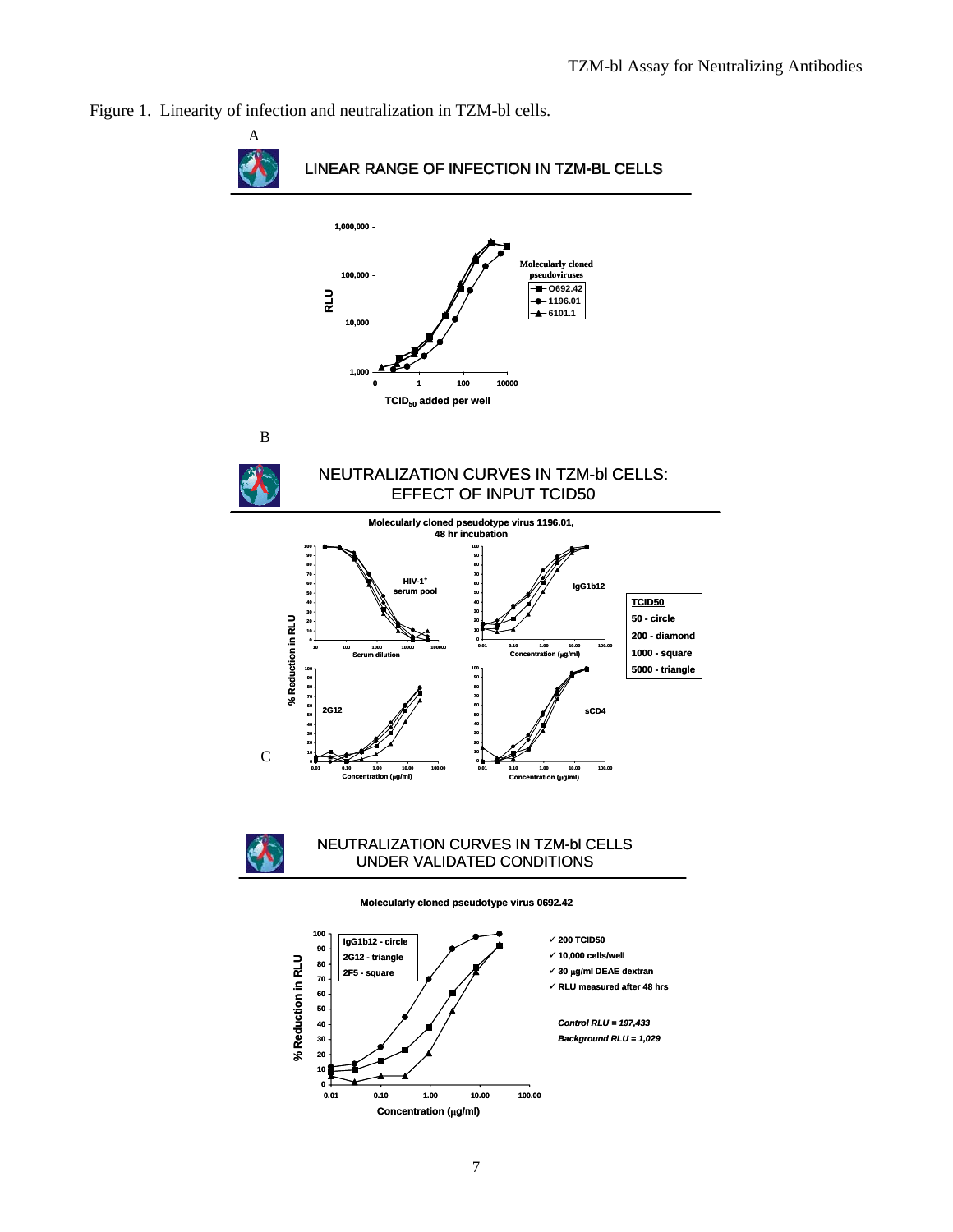|              | $\mathbf{1}$ | $\overline{2}$   | 3     | 4                       | 5        | 6                 | 7     | 8        | 9     | 10       | 11    | 12       |
|--------------|--------------|------------------|-------|-------------------------|----------|-------------------|-------|----------|-------|----------|-------|----------|
| $\mathbf{A}$ | CC           | <b>VC</b>        | Dil 8 | Dil 8                   | Dil 8    | Dil 8             | Dil 8 | Dil 8    | Dil 8 | Dil 8    | Dil 8 | Dil 8    |
| $\bf{B}$     | CC           | <b>VC</b>        | Dil 7 | Dil 7                   | Dil 7    | Dil 7             | Dil 7 | Dil 7    | Dil 7 | Dil 7    | Dil 7 | Dil 7    |
| $\mathbf C$  | CC           | <b>VC</b>        | Dil 6 | Dil 6                   | Dil 6    | Dil 6             | Dil 6 | Dil 6    | Dil 6 | Dil 6    | Dil 6 | Dil 6    |
| D            | CC           | <b>VC</b>        | Dil 5 | Dil 5                   | Dil 5    | Dil 5             | Dil 5 | Dil 5    | Dil 5 | Dil 5    | Dil 5 | Dil 5    |
| $\bf{E}$     | CC           | <b>VC</b>        | Dil 4 | Dil 4                   | Dil 4    | Dil 4             | Dil 4 | Dil 4    | Dil 4 | Dil 4    | Dil 4 | Dil 4    |
| $\mathbf F$  | CC           | <b>VC</b>        | Dil 3 | Dil 3                   | Dil 3    | Dil 3             | Dil 3 | Dil 3    | Dil 3 | Dil 3    | Dil 3 | Dil 3    |
| $\mathbf G$  | CC           | <b>VC</b>        | Dil 2 | Dil 2                   | Dil 2    | Dil 2             | Dil 2 | Dil 2    | Dil 2 | Dil 2    | Dil 2 | Dil 2    |
| H            | CC           | <b>VC</b>        | Dil 1 | Dil 1                   | Dil 1    | Dil 1             | Dil 1 | Dil 1    | Dil 1 | Dil 1    | Dil 1 | Dil 1    |
|              |              |                  |       | Sample 1                | Sample 2 |                   |       | Sample 3 |       | Sample 4 |       | Sample 5 |
|              |              |                  |       |                         |          |                   |       |          |       |          |       |          |
|              |              |                  |       |                         |          |                   |       |          |       |          |       |          |
|              |              |                  |       |                         |          | <b>Template B</b> |       |          |       |          |       |          |
|              | $\mathbf{1}$ | $\boldsymbol{2}$ | 3     | $\overline{\mathbf{4}}$ | 5        | 6                 | 7     | 8        | 9     | 10       | 11    | 12       |
| $\mathbf A$  | CC           | <b>VC</b>        | Dil 4 | Dil 4                   | Dil 4    | Dil 4             | Dil 4 | Dil 4    | Dil 4 | Dil 4    | Dil 4 | Dil 4    |
| $\bf{B}$     | CC           | VC               | Dil 3 | Dil 3                   | Dil 3    | Dil 3             | Dil 3 | Dil 3    | Dil 3 | Dil 3    | Dil 3 | Dil 3    |
| $\mathbf C$  | CC           | <b>VC</b>        | Dil 2 | Dil 2                   | Dil 2    | Dil 2             | Dil 2 | Dil 2    | Dil 2 | Dil 2    | Dil 2 | Dil 2    |
| D            | CC           | <b>VC</b>        | Dil 1 | Dil 1                   | Dil 1    | Dil 1             | Dil 1 | Dil 1    | Dil 1 | Dil 1    | Dil 1 | Dil 1    |
| ${\bf E}$    | CC           | <b>VC</b>        | Dil 4 | Dil 4                   | Dil 4    | Dil 4             | Dil 4 | Dil 4    | Dil 4 | Dil 4    | Dil 4 | Dil 4    |
| $\mathbf F$  | CC           | <b>VC</b>        | Dil 3 | Dil 3                   | Dil 3    | Dil 3             | Dil 3 | Dil 3    | Dil 3 | Dil 3    | Dil 3 | Dil 3    |
| $\bf G$      | CC           | <b>VC</b>        | Dil 2 | Dil 2                   | Dil 2    | Dil 2             | Dil 2 | Dil 2    | Dil 2 | Dil 2    | Dil 2 | Dil 2    |

**Template A** 

Figure 2. Various templates for neutralization assays

*Samples 1 & 2 Samples 3 & 4 Samples 5 & 6 Samples 7 & 8 Samples 9 & 10* 

**Template C** 

|   |               | 2  | 3    | 4    | 5    | 6    | 7    | 8    | 9    | 10   | 11   | 12         |
|---|---------------|----|------|------|------|------|------|------|------|------|------|------------|
|   |               |    | S#4  | S#4  | S#4  | S#8  | S#8  | S#8  | S#12 | S#12 | S#12 |            |
| A | <b>CC</b>     | VC | Post | Post | Post | Post | Post | Post | Post | Post | Post | <b>BLK</b> |
|   |               |    | S#4  | S#4  | S#4  | S#8  | S#8  | S#8  | S#12 | S#12 | S#12 |            |
| B | CC            | VC | Pre  | Pre  | Pre  | Pre  | Pre  | Pre  | Pre  | Pre  | Pre  | BLK        |
|   |               |    | S#3  | S#3  | S#3  | S#7  | S#7  | S#7  | S#11 | S#11 | S#11 |            |
| C | <sub>CC</sub> | VC | Post | Post | Post | Post | Post | Post | Post | Post | Post | BLK        |
|   |               |    | S#3  | S#3  | S#3  | S#7  | S#7  | S#7  | S#11 | S#11 | S#11 |            |
| D | <b>CC</b>     | VC | Pre  | Pre  | Pre  | Pre  | Pre  | Pre  | Pre  | Pre  | Pre  | BLK        |
|   |               |    | S#2  | S#2  | S#2  | \$46 | S#6  | \$46 | S#10 | S#10 | S#10 |            |
| E | <b>CC</b>     | VC | Post | Post | Post | Post | Post | Post | Post | Post | Post | <b>BLK</b> |
|   |               |    | S#2  | S#2  | S#2  | S#6  | \$46 | \$46 | S#10 | S#10 | S#10 |            |
| F | <b>CC</b>     | VC | Pre  | Pre  | Pre  | Pre  | Pre  | Pre  | Pre  | Pre  | Pre  | BLK        |
|   |               |    | S#1  | S#1  | S#1  | S#5  | S#5  | S#5  | S#9  | S#9  | S#9  |            |
| G | <b>CC</b>     | VC | Post | Post | Post | Post | Post | Post | Post | Post | Post | BLK        |
|   |               |    | S#1  | S#1  | S#1  | S#5  | S#5  | S#5  | S#9  | S#9  | S#9  |            |
| Н | <sub>CC</sub> | VC | Pre  | Pre  | Pre  | Pre  | Pre  | Pre  | Pre  | Pre  | Pre  | BLK        |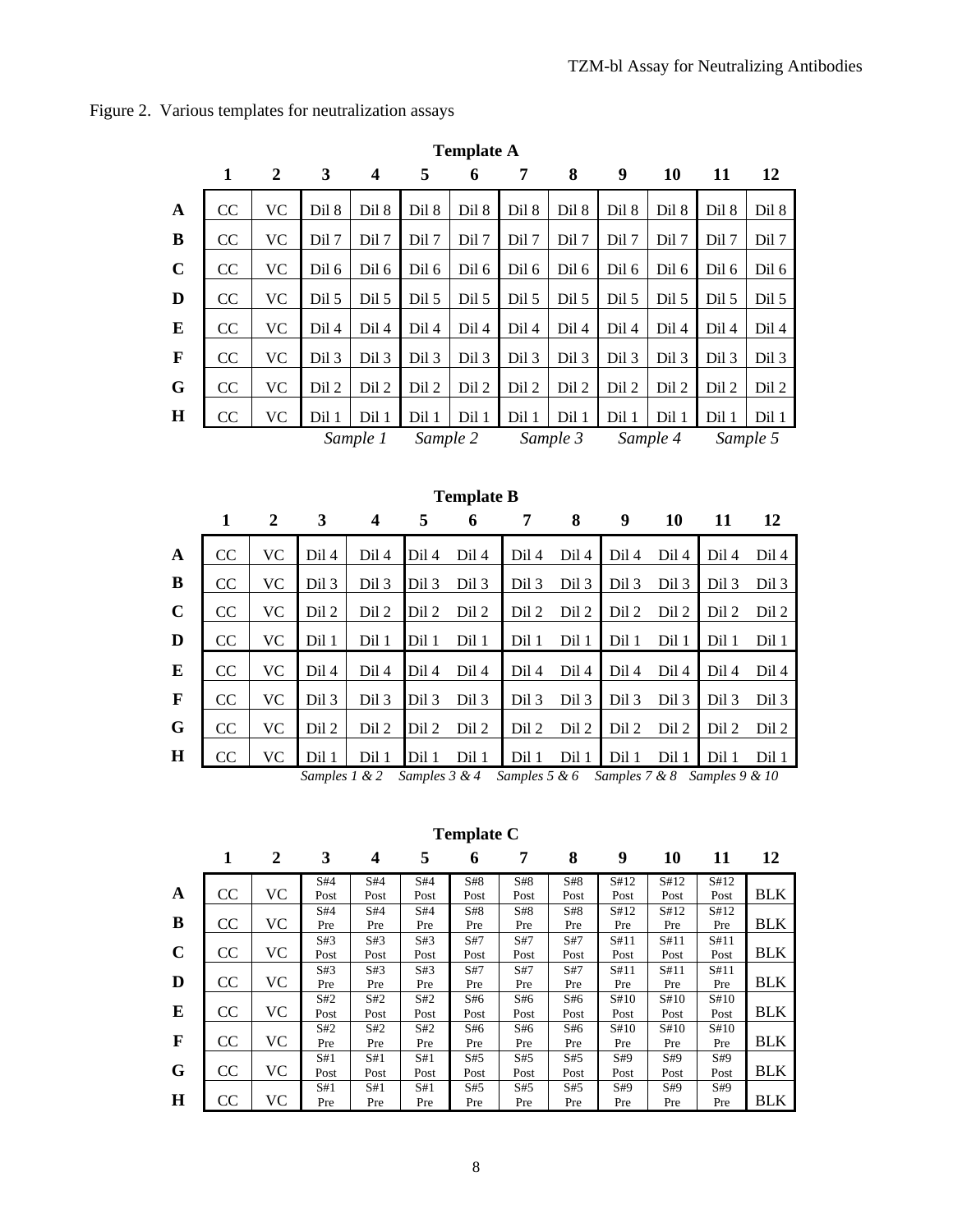Figure 2. Three optional templates for measuring either the titer of neutralizing antibodies or the potency of neutralization at a single dilution. Format A: Template for measuring the titer of neutralizating antibodies using 5 samples per plate. Format B: Template for measuring the titer of neutralizating antibodies using 10 samples per plate. Format C: Template for screening samples at a single dilution. CC, cell control wells (cells only); VC, virus control wells (virus and cells but no serum sample are added here); BLK, blank wells; S#, sample number; Pre, pre-immune sample; Post, postimmune sample.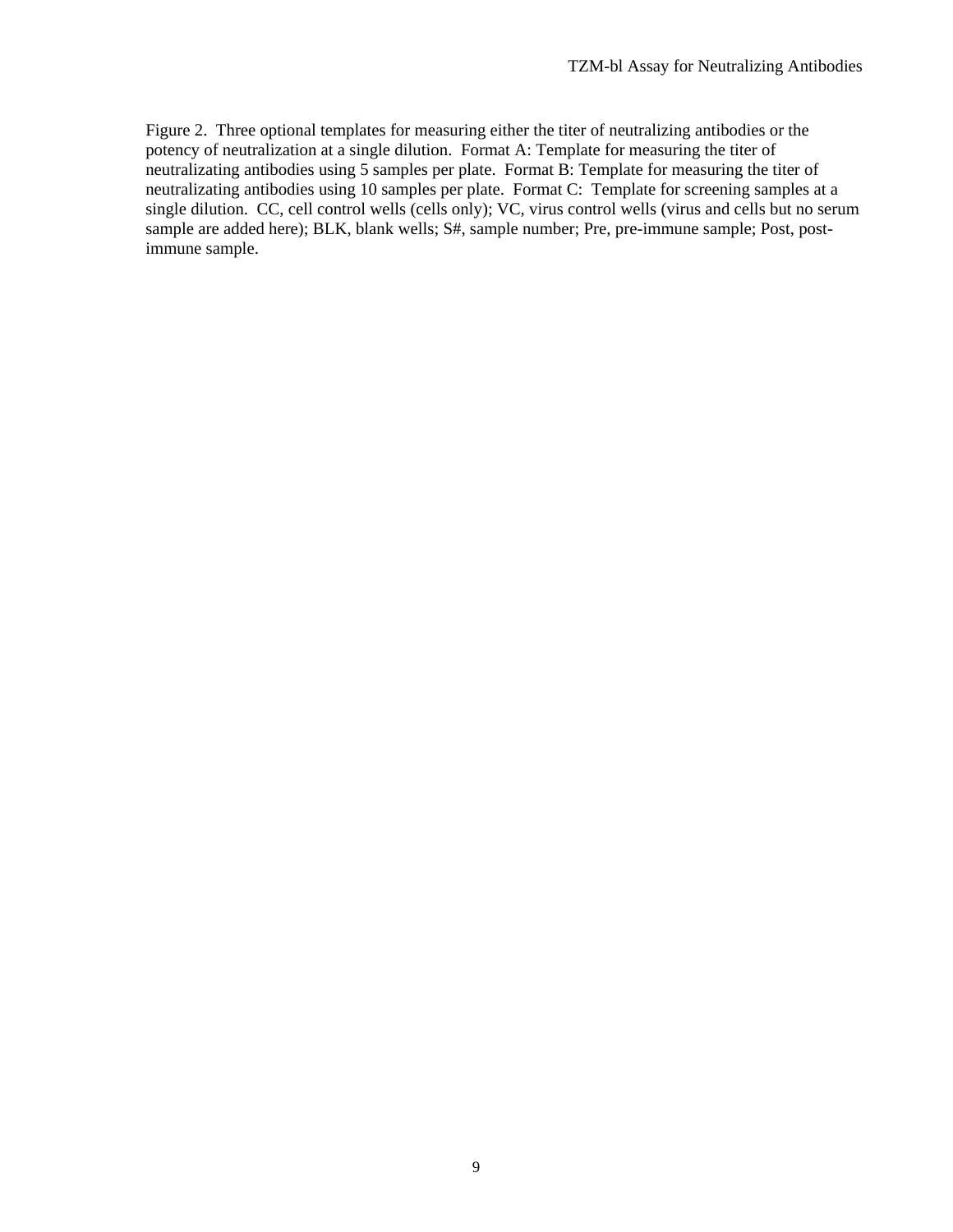| <b>DESIRED START</b><br><b>DILUTION</b> | $GM$ VOLUME $(\mu l)$ | SAMPLE VOLUME (µl) |  |  |
|-----------------------------------------|-----------------------|--------------------|--|--|
| 1:5                                     | 40                    | 60                 |  |  |
| 1:10                                    | 70                    | 30                 |  |  |
| 1:15                                    | 80                    | 20                 |  |  |
| 1:20                                    | 85                    | 15                 |  |  |
| 1:25                                    | 90                    | 12                 |  |  |
| 1:30                                    | 90                    | 10                 |  |  |
| 1:50                                    | 95                    | 6                  |  |  |

#### **STANDARD DILUTION CHART FOR 2-FOLD DILUTIONS**

**First place 100** μ**l of growth medium in all wells of columns 3-11. Add the extra amount of growth medium listed above, then add the desired sample volume to the first 3 wells and do 2 fold dilutions (i.e., serial transfers of 100** μ**l).** 

#### **STANDARD DILUTION CHART FOR 3-FOLD DILUTIONS**

| <b>DESIRED START</b><br><b>DILUTION</b> | GM VOLUME (µl) | SAMPLE VOLUME (µl) |  |  |
|-----------------------------------------|----------------|--------------------|--|--|
| 1:5                                     | 5              | 45                 |  |  |
| 1:8                                     | 25             | 28                 |  |  |
| 1:10                                    | 30             | 22                 |  |  |
| 1:15                                    | 35             | 15                 |  |  |
| 1:20                                    | 40             | 11                 |  |  |
| 1:24                                    | 50             | 10                 |  |  |
| 1:45                                    | 45             | 5                  |  |  |

**First place 100** μ**l of growth medium in all wells of columns 3-11. Add the extra amount of growth medium listed above, then add the desired sample volume to the first 3 wells and do 3 fold dilutions (i.e., serial transfers of 50** μ**l).**